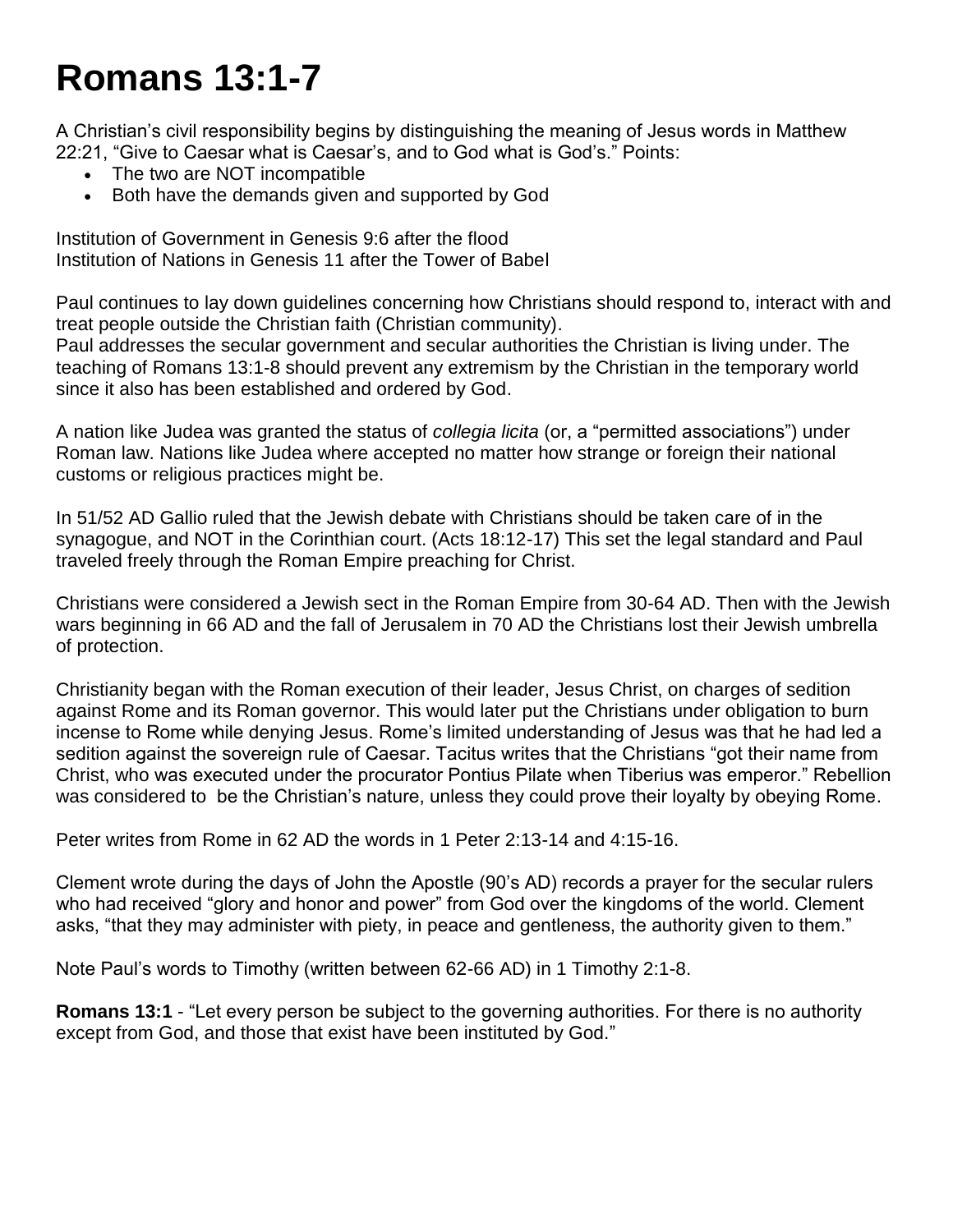|         | 3956 [e]  |                  | 5590 [e] | 1849 [e]         |           | 5242 [e]                             |                              | 5293 [e]       |                        |             | 3756 [e] | 1063 [e]       | 1510 [e]           | 1849 [e]          | 1487 [e] |
|---------|-----------|------------------|----------|------------------|-----------|--------------------------------------|------------------------------|----------------|------------------------|-------------|----------|----------------|--------------------|-------------------|----------|
|         | Pasa      |                  |          | psyche exousiais |           | hyperechousais                       |                              | hypotassesthō  |                        |             | ou       | gar            | estin              | exousia           | ei       |
|         | 1 Πᾶσα    |                  |          | ψυχὴ ἐξουσίαις   |           |                                      | ύπερεχούσαις υποτασσέσθω. ου |                |                        |             |          | γὰρ            |                    | έστιν έξουσία, εί |          |
| Every   |           | soul             |          |                  |           | to the authorities being above [him] |                              | let be subject |                        |             | indeed   |                | there is authority | if                |          |
| Adj-NFS |           | N-NFS<br>N-DFP   |          |                  | V-PPA-DFP |                                      | V-PMP-3S                     |                |                        | Adv         | Conj     | V-PIA-3S N-NFS |                    | Conj              |          |
|         |           |                  |          |                  |           |                                      |                              |                |                        |             |          |                |                    |                   |          |
|         | 3361 [e]  | 5259 [e]         |          | 2316 [e]         | 3588 [e]  | 1161 [e]                             | 1510 [e]                     |                | 5259 [e] 2316 [e]      | 5021 [e]    |          |                | 1510 [e]           |                   |          |
| mē      |           | hypo             |          | Theou            | hai       | de                                   | ousai                        | hypo           | Theou                  | tetagmenai  |          |                | eisin              |                   |          |
| μή      |           | $\dot{\rm u}$ πο |          | Θεοῦ ; αί        |           | δὲ                                   | <b>ούσαι</b>                 | ύπο            | Θεοῦ τεταγμέναι        |             |          |                | είσίν.             |                   |          |
| not     | by<br>God |                  | those    |                  | moreover  | existing                             |                              | God            | having been instituted |             |          | are            |                    |                   |          |
| Adv     |           | Prep             |          | N-GMS            | Art-NFP   | Conj                                 | V-PPA-NFP                    | Prep           | N-GMS                  | V-RPM/P-NFP |          |                | V-PIA-3P           |                   |          |

13:1-7 is a seven verse paragraph that is laid out like this:

- Imperative: "Submit to the authorities" (13:1)
- Reason for the Imperative or this Command:
	- $\circ$  Authorities are appointed by God (13:1)
	- o Authorities reward good and punish evil (13:3-4)
		- Consequences for resisting authorities is judgment from God, most likely through His authorities. (13:2)
- Restatement of the above imperative: Obey authorities because of (13:5)
	- o Fear of wrath
	- o Conscience
- Practical example: We pay taxes (13:6)
- Personal application of this doctrine by the Christian community (13:7):
	- o Pay your taxes
	- o Respect authority

"Every soul" refers to every person (the whole being) both believer and non-believer, but Paul is obviously only addressing the Christians here.

"Governing authorities" is from *exousia* which is translated as "authority" and refers to those with authority to govern, oversee, rule. *Exousia* is the word Jesus used when he said, "All authority (*exousia*) in heaven and on earth has been given to me."

This is not referring to spirits who are *exousia* or authorities because:

- When *exousia* is used like that it is always combined with archai
- Other uses of *exousia* in Romans 13 will not fit the context of a spiritual being
- Paul is building on God the Creator's order of human culture and not revealing a spiritual principle
- Why would Paul command believers in Jesus Christ to be submissive to spiritual authorities here, when in Colossians he rejects that very concept.
- Plus, many spiritual authorities are evil spirits.

Paul uses the word "submit" which is NOT the word "obey". This may be intentional because submission would include accepting the punishment for NOT obeying. And, this was the situation many times where the Christians had to decide if they should obey or disobey the authorities they were submitted to. Example, Acts 4:19, "Judge for yourselves whether it is right in God's sight to obey you rather than God."

The same word "submission" or *hupotasso* is used by Paul to refer to relationships to:

- Government authorities (Titus 3:1)
- Church leaders (1 Cor. 16:16)
- "One another" (Ephesians 5:21)
- Slaves to masters (Titus 2:9)
- Prophets to prophets (1 Cor. 14:32)
- Wives to husbands (Eph. 5:24; Col. 3:18)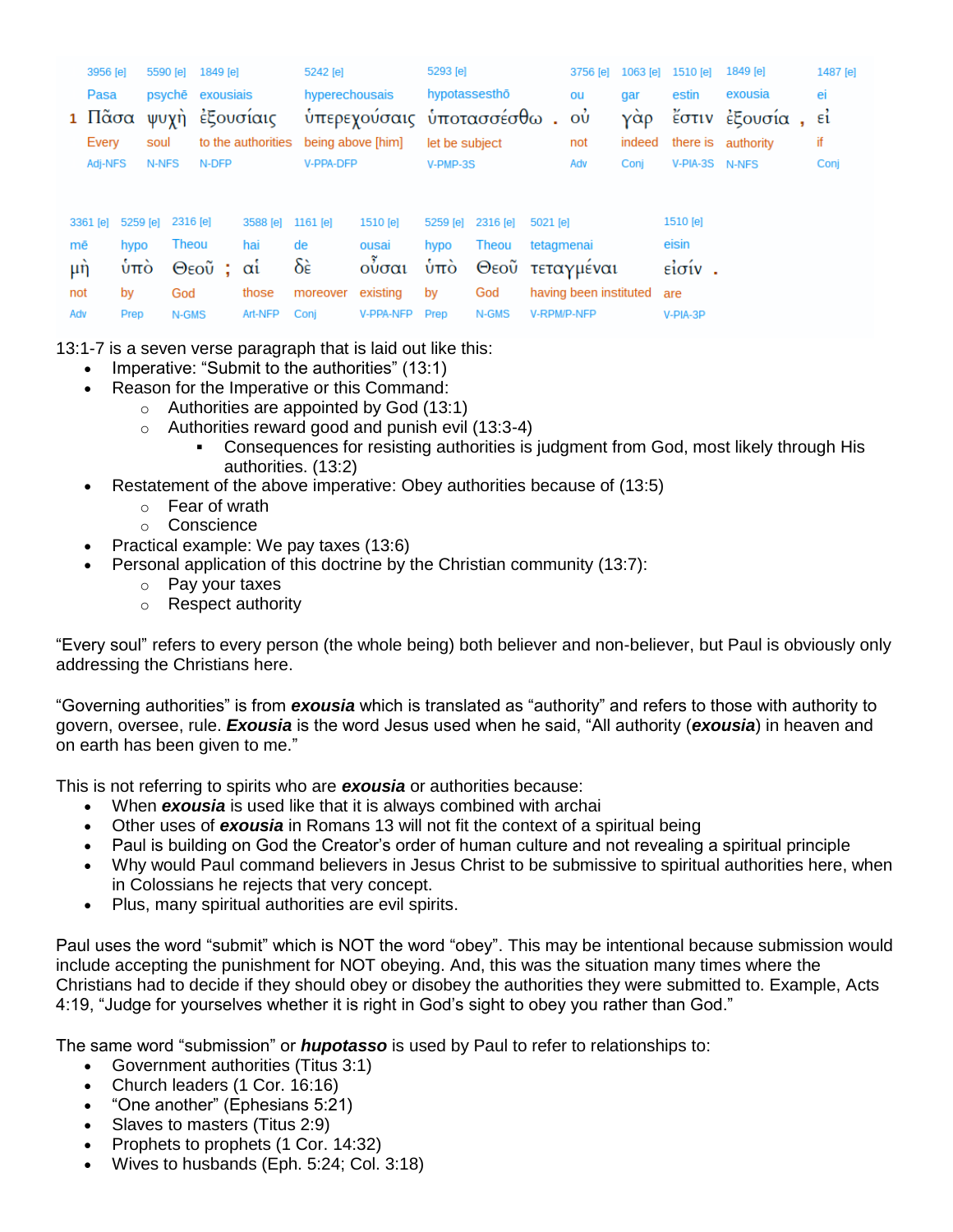The reason for this is given in the word *tasso* which means "appoint, order, put someone over." This is the way God has designed or ordered the world, society and human relationships. Daniel made this point to Nebuchadnezzar in Daniel 4:17. This is a universal principle that covers all times and all peoples.

Daniel (along with Paul) would be a good example of a mind "renewed" to the word of God with the ability to test/approve in every situation what God's good, pleasing and perfect will would be. It the principle of authorities being established by God it is going to be impossible to discover God's good will for a situation in your life.

**Romans 13:2** - "Therefore whoever resists the authorities resists what God has appointed, and those who resist will incur judgment."

|                | 5620 [e]                        | 3588 [e]       | 498 [e]           | 3588 [e]        | 1849 [e]  |          | 3588 [e] | 3588 [e]   | 2316 [e] | 1296 [e]  | 436 [e]                  |  |
|----------------|---------------------------------|----------------|-------------------|-----------------|-----------|----------|----------|------------|----------|-----------|--------------------------|--|
|                | hōste                           | ho             | antitassomenos    | tē              | exousia   |          | tē       | tou        | Theou    | diatage   | anthestēken              |  |
|                | $2 \omega \sigma \tau \epsilon$ | $\dot{\delta}$ | άντιτασσόμενος    | τÿ              |           | έξουσία, | τñ       | τοῦ        |          |           | Θεοῦ διαταγῆ ἀνθέστηκεν; |  |
|                | Therefore                       | the [one]      | rebelling against | the             | authority |          | the      | ٠          | of God   | ordinance | resists                  |  |
|                | Conj                            | Art-NMS        | <b>V-PPM-NMS</b>  | Art-DFS         | N-DFS     |          | Art-DFS  | Art-GMS    | N-GMS    | N-DFS     | V-RIA-3S                 |  |
|                |                                 |                |                   |                 |           |          |          |            |          |           |                          |  |
|                | 3588 [e]                        | 1161 [e]       | 436 [e]           | 1438 [e]        |           | 2917 [e] |          | 2983 [e]   |          |           |                          |  |
| hoi            |                                 | de             | anthestēkotes     | heautois        |           | krima    |          | lēmpsontai |          |           |                          |  |
| o <sub>i</sub> |                                 | δὲ             | άνθεστηκότες,     | έαυτοΐς         |           | κρίμα    |          | λήμψονται. |          |           |                          |  |
|                | those who                       | moreover       | resisting         | upon themselves |           | judgment |          | will bring |          |           |                          |  |
|                | Art-NMP                         | Conj           | <b>V-RPA-NMP</b>  | RefPro-DM3P     |           | N-ANS    |          | V-FIM-3P   |          |           |                          |  |

Rebellion against authorities is rebellion against God's established order. Judgment could be immediate or it could be eschatological.

**Romans 13:3** - "For rulers are not a terror to good conduct, but to bad. Would you have no fear of the one who is in authority? Then do what is good, and you will receive his approval,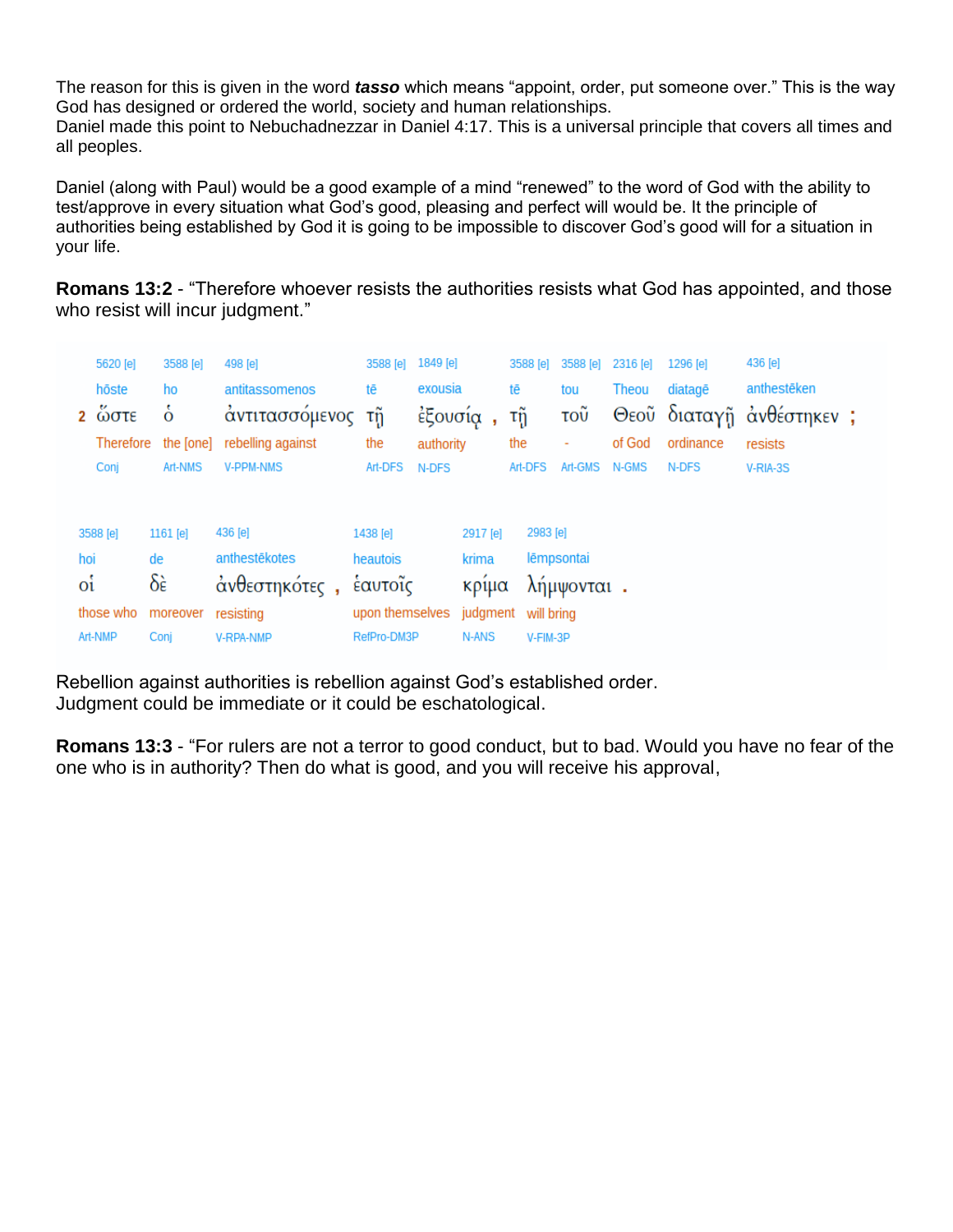|               | 3588 [e]                | 1063 [e] | 758 [e]   |              | 3756 [e]  | 1510 [e]        | 5401 [e] | 3588 [e]   | $18$ [e] |          | 2041 [e]   |      | 235 [e]  | 3588 [e] | 2556 [e]     |               |
|---------------|-------------------------|----------|-----------|--------------|-----------|-----------------|----------|------------|----------|----------|------------|------|----------|----------|--------------|---------------|
|               | hoi                     | gar      | archontes |              | ouk       | eisin           | phobos   | tō         | agathō   |          | ergō       | alla |          | tō       | kakō         |               |
|               | $3$ $0i$                | γὰρ      |           | άρχοντες ούκ |           | είσιν           | φόβος    | τῷ         |          |          | άγαθῷ ἔργῳ |      | άλλὰ     | τῷ       | <b>κακῷ.</b> |               |
|               | The                     | indeed   | rulers    |              | not       | are             | a terror |            | to good  |          | works      | but  |          | ۰        | to evil      |               |
|               | Art-NMP                 | Coni     | N-NMP     |              | Adv       | V-PIA-3P        | N-NMS    | Art-DNS    | Adj-DNS  |          | N-DNS      | Conj |          | Art-DNS  | Adj-DNS      |               |
|               |                         |          |           |              |           |                 |          |            |          |          |            |      |          |          |              |               |
|               | 2309 [e]                | 1161 [e] |           | 3361 [e]     | 5399 [e]  |                 | 3588 [e] | 1849 [e]   |          | 3588 [e] | 18 [e]     |      | 4160 [e] |          | 2532 [e]     | 2192 [e]      |
| theleis<br>de |                         |          | mē        | phobeisthai  |           | exousian<br>tēn |          | to         |          |          | agathon    |      | poiei    | kai      | hexeis       |               |
| θέλεις        |                         | δὲ       |           | μή           | φοβεΐσθαι |                 | τὴν      | έξουσίαν ? |          | τò       | άγαθὸν     |      |          | ποίει,   | $k\alpha$    | έξεις         |
|               | Do you desire           |          | moreover  | not          | to fear   |                 | the      | authority  |          | the      | good       |      | practice |          | and          | you will have |
|               | $V-PIA-2S$              | Conj     |           | Adv          | V-PNM/P   |                 | Art-AFS  | N-AFS      |          | Art-ANS  | Adj-ANS    |      | V-PMA-2S |          | Conj         | V-FIA-2S      |
|               |                         |          |           |              |           |                 |          |            |          |          |            |      |          |          |              |               |
|               | 1868 [e]                | 1537 [e] | 846 [e]   |              |           |                 |          |            |          |          |            |      |          |          |              |               |
|               | epainon<br>autēs<br>ex  |          |           |              |           |                 |          |            |          |          |            |      |          |          |              |               |
|               | αὐτῆς.<br>ἐξ<br>έπαινον |          |           |              |           |                 |          |            |          |          |            |      |          |          |              |               |
|               | from<br>praise<br>him   |          |           |              |           |                 |          |            |          |          |            |      |          |          |              |               |
|               | N-AMS<br>PPro-GF3S      |          |           |              |           |                 |          |            |          |          |            |      |          |          |              |               |
|               |                         | Prep     |           |              |           |                 |          |            |          |          |            |      |          |          |              |               |

**Romans 13:4** - "for he is God's servant for your good. But if you do wrong, be afraid, for he does not bear the sword in vain. For he is the servant of God, an avenger who carries out God's wrath on the wrongdoer."

| 2316 [e]<br><b>Theou</b><br>$4 \Theta$ εοῦ<br>of God<br>N-GMS | 1063 [e] 1249 [e]<br>gar<br>γάρ<br>indeed<br>Conj              | diakonos<br>servant<br>N-NMS                   | διάκονός                                       | 1510 [e]<br>estin<br>έστιν<br>he is<br>V-PIA-3S | 4771 [e]<br>soi<br>$\sigma$ <sup>o</sup> $\alpha$ ,<br>to you<br>PPro-D2S | 1519 [e]<br>eis<br>$\vec{e}$ ίς<br>for<br>Prep        | 3588 [e]<br>to<br>τò<br>Art-ANS                           | 18 [e]<br>agathon<br>good<br>Adj-ANS | ἀγαθόν                                               | 1437 [e]<br>ean<br>έὰν<br>if<br>Conj                | 1161 [e]<br>de<br>$\delta \hat{\epsilon}$<br>however<br>Conj | 3588 [e]<br>to<br>τò<br>Art-ANS            | 2556 [e]<br>kakon<br>κακὸν<br>evil<br>Adj-ANS |                                                           |  |
|---------------------------------------------------------------|----------------------------------------------------------------|------------------------------------------------|------------------------------------------------|-------------------------------------------------|---------------------------------------------------------------------------|-------------------------------------------------------|-----------------------------------------------------------|--------------------------------------|------------------------------------------------------|-----------------------------------------------------|--------------------------------------------------------------|--------------------------------------------|-----------------------------------------------|-----------------------------------------------------------|--|
| 4160 [e]<br>poiēs<br>$π$ οιῆς,<br>you practice<br>V-PSA-2S    | 5399 [e]<br>phobou<br>$\phi$ οβοῦ ;<br>be afraid<br>V-PMM/P-2S |                                                | 3756 [e]<br>ou<br>$\vec{\omega}$<br>not<br>Adv | 1063 [e]<br>gar<br>γὰρ<br>indeed<br>Conj        | 1500 [e]<br>eikē<br>$\epsilon$ ίκῆ<br>in vain<br>Adv                      | 3588 [e]<br>tēn<br>τὴν<br>the<br>Art-AFS              | 3162 [e]<br>machairan<br>μάχαιραν<br>sword<br>N-AFS       |                                      | 5409 [e]<br>phorei<br>φορεῖ:<br>he bears<br>V-PIA-3S | 2316 [e]<br><b>Theou</b><br>Θεοῦ<br>of God<br>N-GMS | 1063 [e]<br>gar<br>γὰρ<br>indeed<br>Conj                     | 1249 [e]<br>diakonos<br>a servant<br>N-NMS |                                               | 1510 [e]<br>estin<br>διάκονός έστιν,<br>he is<br>V-PIA-3S |  |
| 1558 [e]<br>ekdikos<br>έκδικος είς<br>an avenger<br>2 MIA-ihA | 1519 [e]<br>eis<br>for<br><b>Dren</b>                          | 3709 [e]<br>orgēn<br>όργὴν<br>wrath<br>$N-AFS$ | tō<br>τῷ                                       | 3588 [e]<br>to the [one]<br>Art-DMS             | 3588 [e]<br>to<br>τò<br>$\overline{\phantom{a}}$<br>Art-ANIS              | 2556 [e]<br>kakon<br>κακὸν<br>evil<br><b>PIAA-ihA</b> | 4238 [e]<br>prassonti<br>πράσσοντι.<br>doing<br>V-DDA-DMS |                                      |                                                      |                                                     |                                                              |                                            |                                               |                                                           |  |

Note the use of the phrase "servant of God" or *diakonos.* This can apply to an unbeliever being used by God as a governmental authority. This was the case with Nebuchadnezzar in Daniel's eyes and Pharaoh in Moses' eyes.

"Bear sword in vain" - beginning with the penalty of execution and continuing down to a parking ticket, the government has authority.

Death penalty -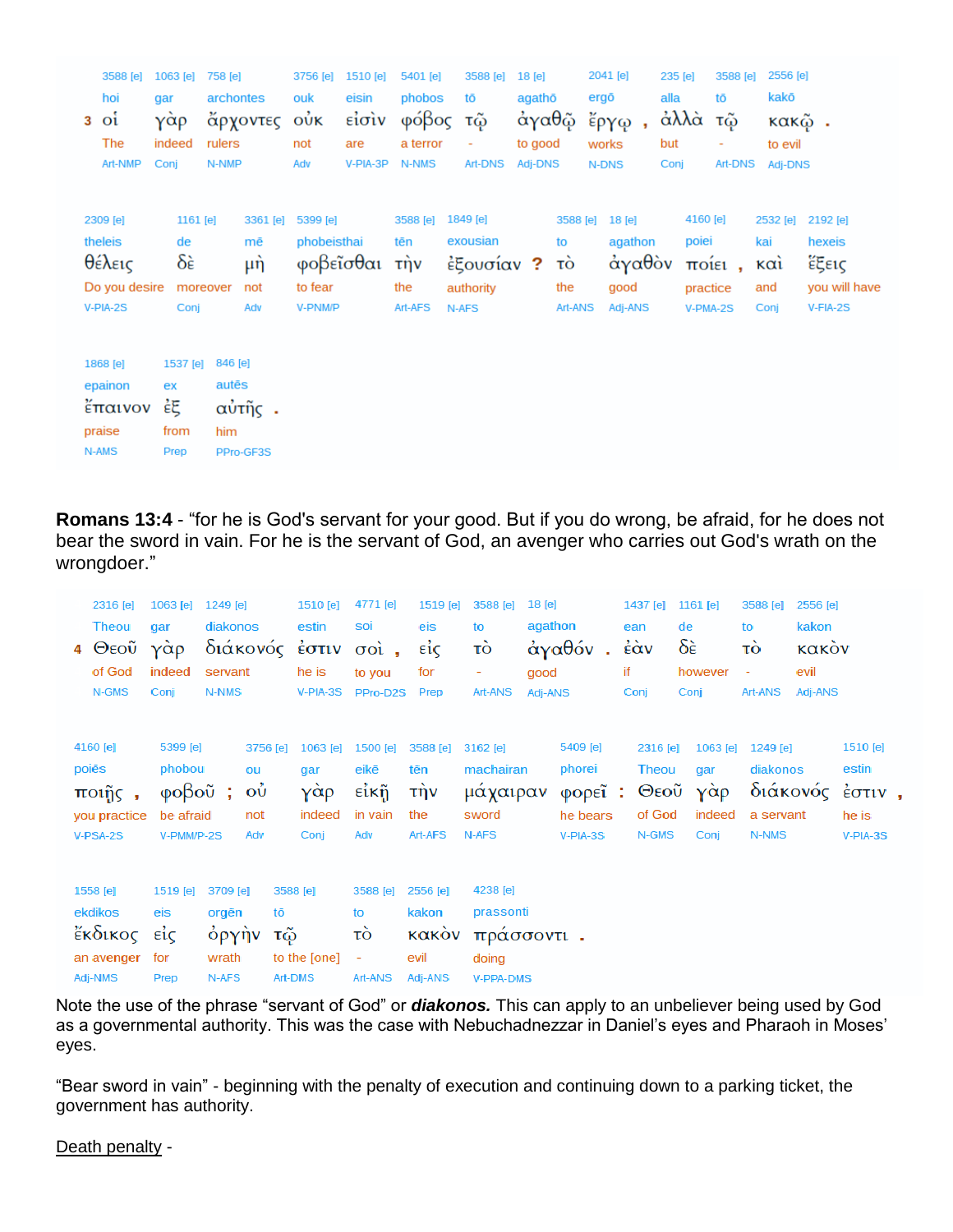Genesis 9:6 Law of Moses - Exodus 21:12-14 Jesus - Matthew 26:52 Paul - Acts 25:11 Peter - (1 Peter 2:13-14)

**Romans 13:5** - "Therefore one must be in subjection, not only to avoid God's wrath but also for the sake of conscience."

|                            | 1352 [e]<br>dio<br>$5\delta\omega$<br>Therefore<br>Conj | 318 [e]<br>anankē<br>άνάγκη<br>N-NFS     |                                               | 5293 [e]<br>hypotassesthai<br>υποτάσσεσθαι,<br>necessary [it is] to be subject<br>V-PNP | ou<br>$\dot{\rm o}$<br>not<br>Adv | 3756 [e] 3440 [e]<br>monon<br>μόνον διὰ<br>only<br>Adv | 1223 [e]<br>dia<br>on account of the<br>Prep | 3588 [e]<br>tēn<br>τὴν<br>Art-AFS | 3709 [e]<br>orgēn<br>όργὴν<br>wrath<br>N-AFS | 235 [e]<br>alla<br>άλλὰ καὶ<br>but<br>Conj | 2532 [e]<br>kai<br>also<br>Conj |
|----------------------------|---------------------------------------------------------|------------------------------------------|-----------------------------------------------|-----------------------------------------------------------------------------------------|-----------------------------------|--------------------------------------------------------|----------------------------------------------|-----------------------------------|----------------------------------------------|--------------------------------------------|---------------------------------|
| dia<br>$\delta$ ιά<br>Prep | 1223 [e]<br>on account of                               | 3588 [e]<br>tēn<br>τὴν<br>the<br>Art-AFS | 4893 [e]<br>syneidesin<br>conscience<br>N-AFS | συνείδησιν.                                                                             |                                   |                                                        |                                              |                                   |                                              |                                            |                                 |

**Romans 13:6** - "For because of this you also pay taxes, for the authorities are ministers of God, attending to this very thing."

|                                                        | 1223 [e]                |          | 3778 [e]                                                                    | 1063 [e]      | 2532 [e] | 5411 [e] | 5055 [e] | 3011 [e]                       | 1063 [e] | 2316 [e] | 1510 [e]        | 1519 [e] | 846 [e]        |  |
|--------------------------------------------------------|-------------------------|----------|-----------------------------------------------------------------------------|---------------|----------|----------|----------|--------------------------------|----------|----------|-----------------|----------|----------------|--|
|                                                        | dia                     |          | touto                                                                       | gar           | kai      | phorous  | teleite  | leitourgoi                     | gar      | Theou    | eisin           | eis      | auto           |  |
|                                                        | $6\delta i\dot{\alpha}$ |          | τοῦτο                                                                       | $Y\alpha p$ , | καὶ      |          |          | φόρους τελεΐτε; λειτουργοί γάρ |          |          | Θεοῦ είσιν, είς |          | $\sim$<br>αυτο |  |
|                                                        | because of              |          | this                                                                        | indeed        | also     | taxes    | pay you  | servants                       | indeed   | of God   | they are        | upon     | this very      |  |
|                                                        | Prep                    |          | DPro-ANS                                                                    | Coni          | Conj     | N-AMP    | V-PIA-2P | N-NMP                          | Conj     | N-GMS    | V-PIA-3P        | Prep     | PPro-AN3S      |  |
| 3778 [e]<br>touto<br><b>TOUTO</b><br>thing<br>DPro-ANS |                         | 4342 [e] | proskarterountes<br>προσκαρτεροϋντες.<br>attending continually<br>V-PPA-NMP |               |          |          |          |                                |          |          |                 |          |                |  |

**Romans 13:7** - "Pay to all what is owed to them: taxes to whom taxes are owed, revenue to whom revenue is owed, respect to whom respect is owed, honor to whom honor is owed."